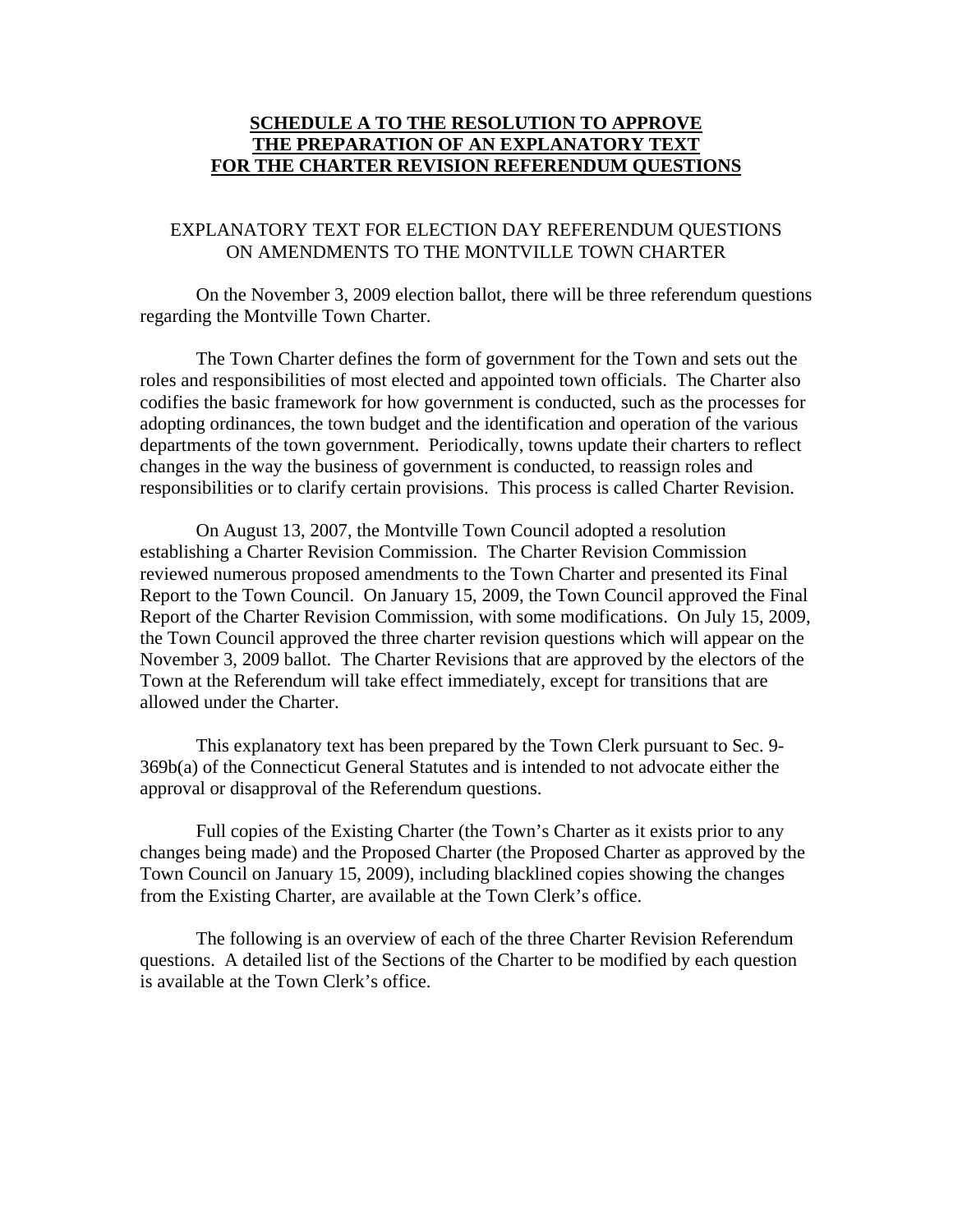## **QUESTION 1**

Shall the Town Charter be amended to create the appointed position of Town Manager, remove the elected position of Mayor and make related changes to the powers and duties of the Town Council, including creating a new position of a Mayor that is a member of the Town Council?

## **OVERVIEW**

**Question 1** presents for approval to the voters of the Town of Montville a proposal which will provide for the position of Town Manager, who will assume most of the administrative functions of the Town that are currently overseen by the Mayor. The Town Manager would be appointed by and be responsible to the Town Council, which could also remove the Town Manager by a two-thirds vote. The Town Manager will not have a veto over actions of the Town Council as the Mayor presently has. The new position of Mayor would be the chairperson of the Town Council, the ceremonial head of the Town, and the Chairperson of the Economic Development Commission. The new position of Mayor would be elected separately for a two-year term and six Councilors at large would also be elected for two-year terms. The political party of the elected Mayor would be counted in determining minority representation on the Town Council.

Many sections of the Charter would be changed to replace the word "Mayor" with "Town Manager."

If Question 1 is not approved by the voters and Question 3 is approved by the voters, then the references to Town Manager or Manager will remain or mean the Mayor.

#### **QUESTION 2**

Shall the Town Charter be amended to abolish the Public Safety Commission, establish a Board of Fire Commissioners and a Board of Police Commissioners and add new Charter sections relating to the Municipal Animal Control Officer and Emergency Dispatchers?

#### **OVERVIEW**

**Question 2** presents for approval to the voters of the Town of Montville a proposal which will abolish the current Public Safety Commission and replace it with a seven member Board of Police Commissioners and a seven member Board of Fire Commissioners. The Board of Police Commissioners will have the authority to hire a Police Chief to replace the current Resident State Trooper and to convert the current constabulary to a Police Department. The dispatchers and the Animal Control Officer would be part of the Police Department. The four volunteer fire companies will each have one member on the seven member Board of Fire Commissioners, which will have the authority to hire the full time paid firefighters and the Fire Marshall, and will be responsible for and coordinate all fire protection services in the Town. All new positions created by either Board would require approval in the annual budget adopted by the Town Council.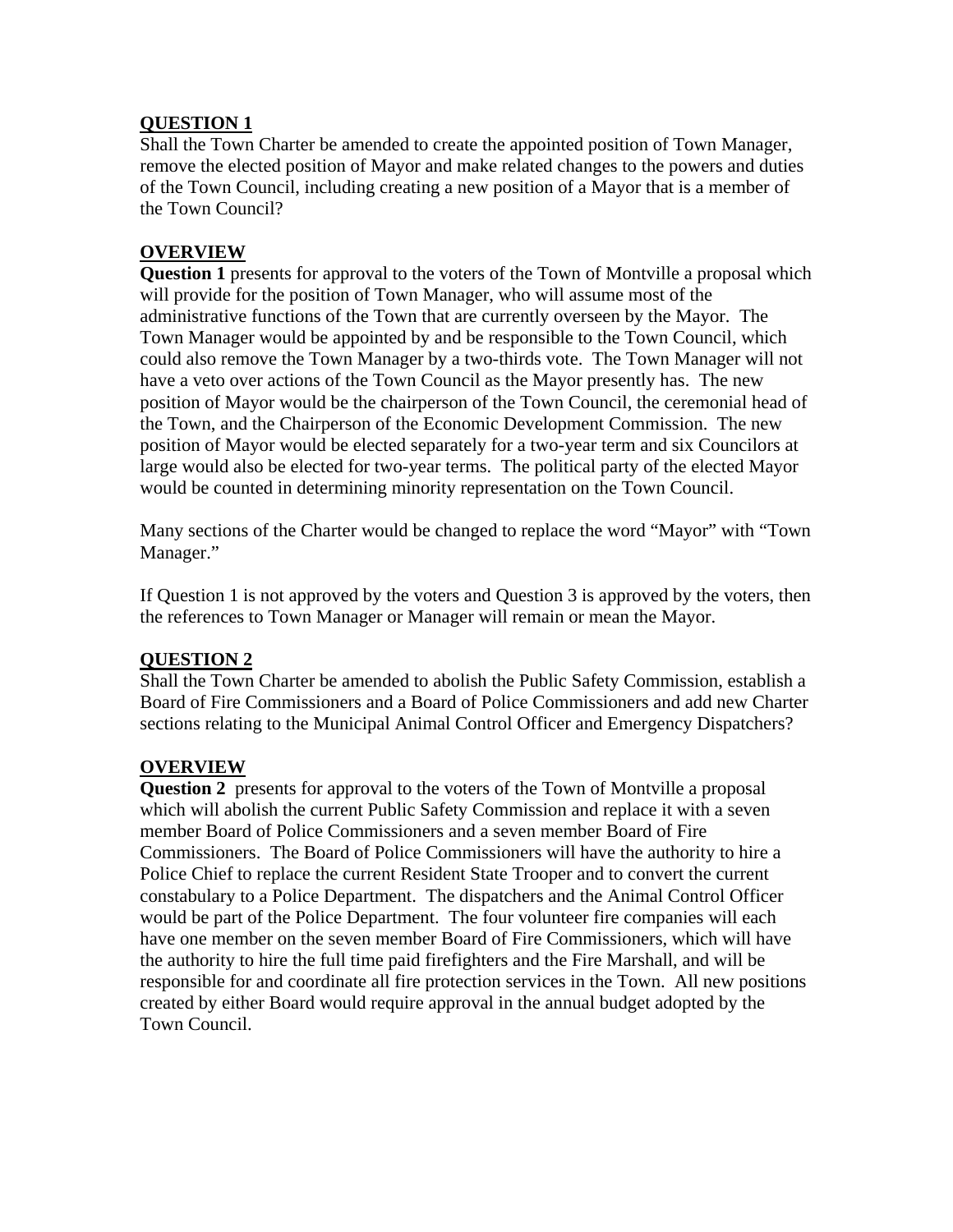## **QUESTION 3**

Shall the Town Charter be amended to combine the Conservation Commission with the Inland Wetlands and Watercourses Commission, give Town boards, commissions and other agencies the right to hire certain personnel necessary to carry out their functions subject to budgetary funding and Town Council approval, require that the taking of property by eminent domain be approved by a two-thirds vote of the Town Council and a majority vote at a referendum and make grammatical, technical, administrative and other changes and clarifications?

# **OVERVIEW**

**Question** 3 presents for approval to the voters of the Town of Montville all other changes as shown in Proposed Charter, except for those changes not submitted for approval in **Questions 1 and 2** and includes the following changes**:** 

- 1. The terms of the Registrars of Voters will change from two years to four years.
- 2. Voting districts will only be changed after redistricting by the General Assembly every ten years.
- 3. The Town Council or Mayor prohibition from holding other Town employment will extend to include contracts with the Town for goods and services from a company in which the Councilor or Mayor is an officer, director or member having a financial interest.
- 4. The procedures for submitting and enacting ordinances and resolutions and making appointments will be clarified, including the rights of each Councilor and the Mayor.
- 5. Section C401 has been revised to clarify the duties of the Town Attorney, especially in cases on conflict of interest.
- 6. Section C406 provides for the combining of the Conservation Commission with the Inlands Wetlands and Watercourses Commission.
- 7. Section C417 provides for a vacancy to occur on boards, commissions, and authorities if a member misses four consecutive meetings in any twelve month period.
- 8. Section C419 gives the Town boards, commissions and other agencies the right to hire certain personnel necessary to carry out their functions, subject to budgetary funding and Town Council approval.
- 9. Section C604 provides for the Town Assessor to be separated from the Finance Department and report directly to the Town Manager.
- 10. Section C606 provides for the creation of a Department of Information Systems that will be responsible for the installation, maintenance, services and upgrading of all Town owned data processing, data communication and information management systems.
- 11. Section C610 provides for the hiring of a full time Town Engineer instead of contracting with an Engineering firm.
- 12. Section C613 provides for a Department of Human Resources that will be responsible for assisting the applicable appointing authority in the hiring, terminating, retention, promotion and performance counseling, and review of all personnel for all departments, boards, commissions and authorities, except the Board of Education.